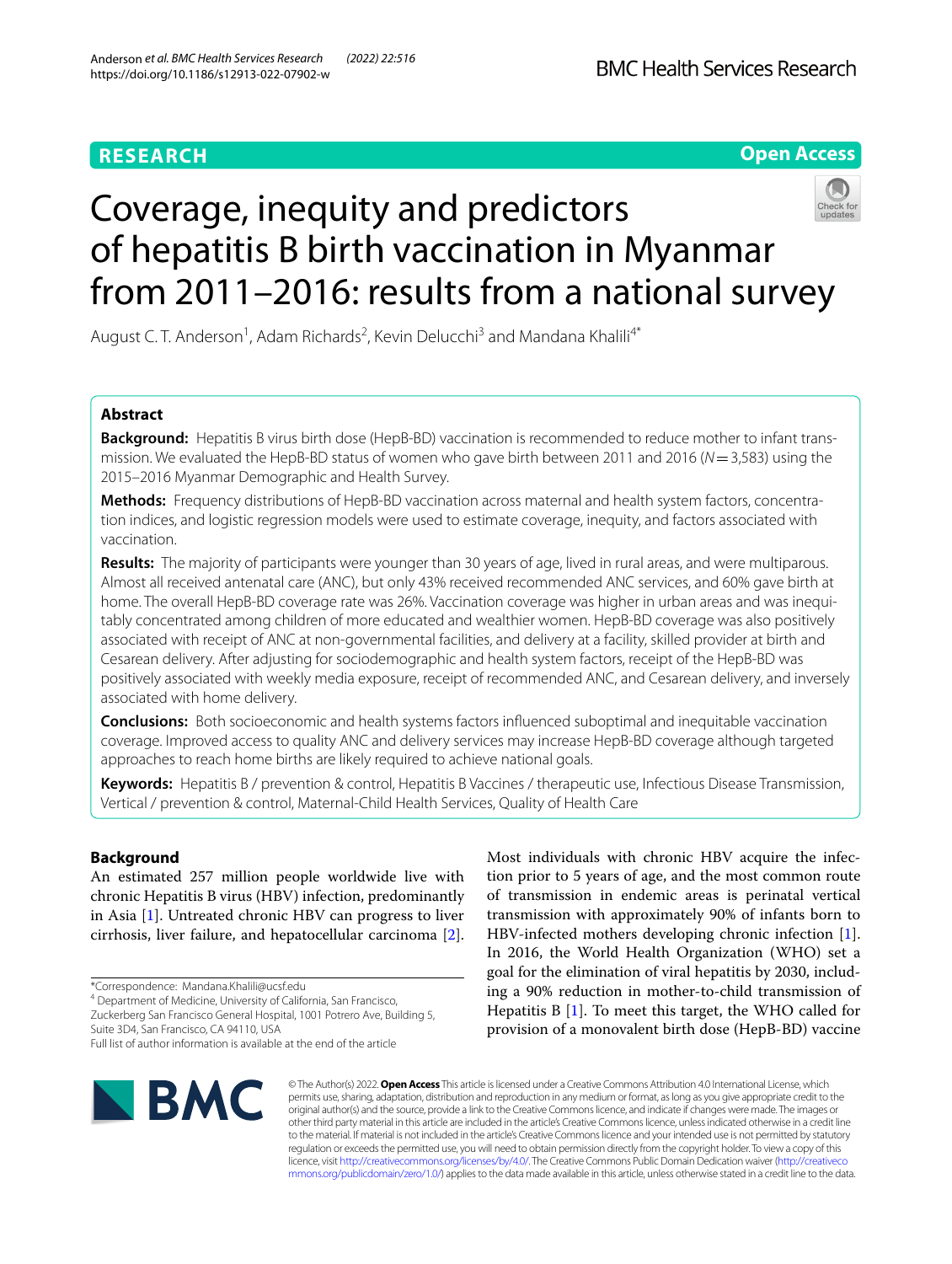within 24 h of delivery but in 2019 the global coverage with the HepB-BD was only  $43\%$  [[1](#page-10-0), [3\]](#page-10-2). Although it is theoretically possible to eliminate nearly all vertically transmitted cases of HBV by augmenting the HepB-BD with additional interventions (antenatal antiviral treatment and newborn receipt of hepatitis B immunoglobulin) targeted to pregnant women with high viral loads [[4\]](#page-10-3), timely HepB-BD vaccination alone reduces vertical transmission risk by approximately 68% overall [\[5](#page-10-4)], and by approximately 96% for women who are hepatitis B e antigen-negative [\[6](#page-10-5)].

In Southeast Asia the overall prevalence of HBV among children below the age of 5 has been reported at 1.1% [[7\]](#page-10-6), and the country with the highest estimated prevalence (3.8%) is Myanmar [\[8](#page-10-7)]. Myanmar is also estimated to have the highest rate of perinatal chronic infections in the region, at 16 per 1000 live births [[8\]](#page-10-7). Although Myanmar has the lowest Human Development Index score in Southeast Asia [[9\]](#page-10-8), the country aspires to provide Universal Health Coverage (UHC) for the population  $[10]$  $[10]$ . The Myanmar National Hepatitis Control Program has prioritized expansion of the HepB-BD vaccination program while focusing on areas of greatest need in a manner that is explicitly pro-poor [\[10](#page-10-9)]. According to the WHO, national coverage with the HepB-BD was 1% in 2017 and 17% in 2019 [\[11](#page-10-10)], but population-based estimates of coverage, inequity, or maternal and health system factors associated with vaccination are not known.

Our study aimed to investigate national coverage and inequity of the HepB-BD and to examine the relationship between maternal and health system factors and HepB-BD vaccination. Our a priori hypothesis was that accounting for utilization of antenatal and delivery care services would attenuate many of the expected associations between socio-demographic factors and HepB-BD coverage.

## **Methods**

## **Data source and study population**

We used the frst Myanmar Demographic and Health Survey (DHS) [[12](#page-10-11)], a cross-sectional nationally-representative survey conducted by the Myanmar Ministry of Health & Sports (MOHS) between December 2015 and July 2016. The survey followed a stratified two-stage sample design based on the 2014 census, and was weighted to allow representative estimates for urban and rural areas as well as for each of the seven States and eight Regions of Myanmar. The MOHS interviewed 12,885 women age 15–49 years old from 12,500 households and responses from women who delivered between 2011 and 2016 were analyzed. For this study, we utilized the structured Woman's Questionnaire developed for the global DHS program and modifed for the Myanmar survey, which included questions on maternal demographic and socioeconomic characteristics as well as antenatal and delivery healthcare services.

## **Assessment of HepB‑BD vaccination**

HepB-BD vaccination was defned as receipt of the HepB-BD within 24 h of delivery. Participants' children were coded as vaccinated within 24 h based on documentation in the child's health card or maternal report. Children were coded as not vaccinated if the health card did not document the HepB-BD vaccine or participants denied receipt or if participants didn't know their child's vaccination status. In a *post-hoc* sensitivity analysis we limited the defnition of vaccination to the children who had the vaccine documented on their health card (185 participants, 5%). The vaccination status of the most recent child was analyzed. For multiple gestation deliveries, the status of a single child was assessed, as all twins and triplets either had missing  $($  < 1%) or concordant data.

## **Conceptual model**

Our selection of potential predictors of HepB-BD vaccination and development of analytical models drew on the combination of two conceptual frameworks. Andersen's model of medical care utilization emphasizes the complementary contributions of predisposing factors (such as demographics and social structure) and enabling factors (such as the availability of medical care) [\[13](#page-11-0)]; Nutting's model of health system performance highlights the sequential nature of health service utilization [\[14](#page-11-1)]. A medical care utilization model is appropriate to conceptualize access to vaccines given at birth that unlike most other Expanded Program of Immunization (EPI) vaccines can be administered by clinical staff who provide obstetric and neonatal services, and as such may be closely correlated with other processes indicative of an accessible and well-functioning clinical care system. Similar to many low-income countries, in Myanmar the monovalent HBV vaccine is not administered by EPI outreach staf; although MOHS policy permits midwives to administer vaccines to newborns at home, the MOHS has not procured monovalent vaccine doses for this purpose [\[15\]](#page-11-2).

A simplifed two-step pathway can be used to describe HepB-BD vaccination in Myanmar: frst, the mother must deliver within a clinical care system where the vaccine is available; second, the health system must administer the vaccine within 24 h after birth. Socioeconomic inequities in access to ANC and delivery care have been documented in Myanmar [\[16\]](#page-11-3); inequities in treatment are less well understood but are plausible due to factors such as out-of-pocket costs [[17\]](#page-11-4), or discrimination in healthcare settings [[10\]](#page-10-9).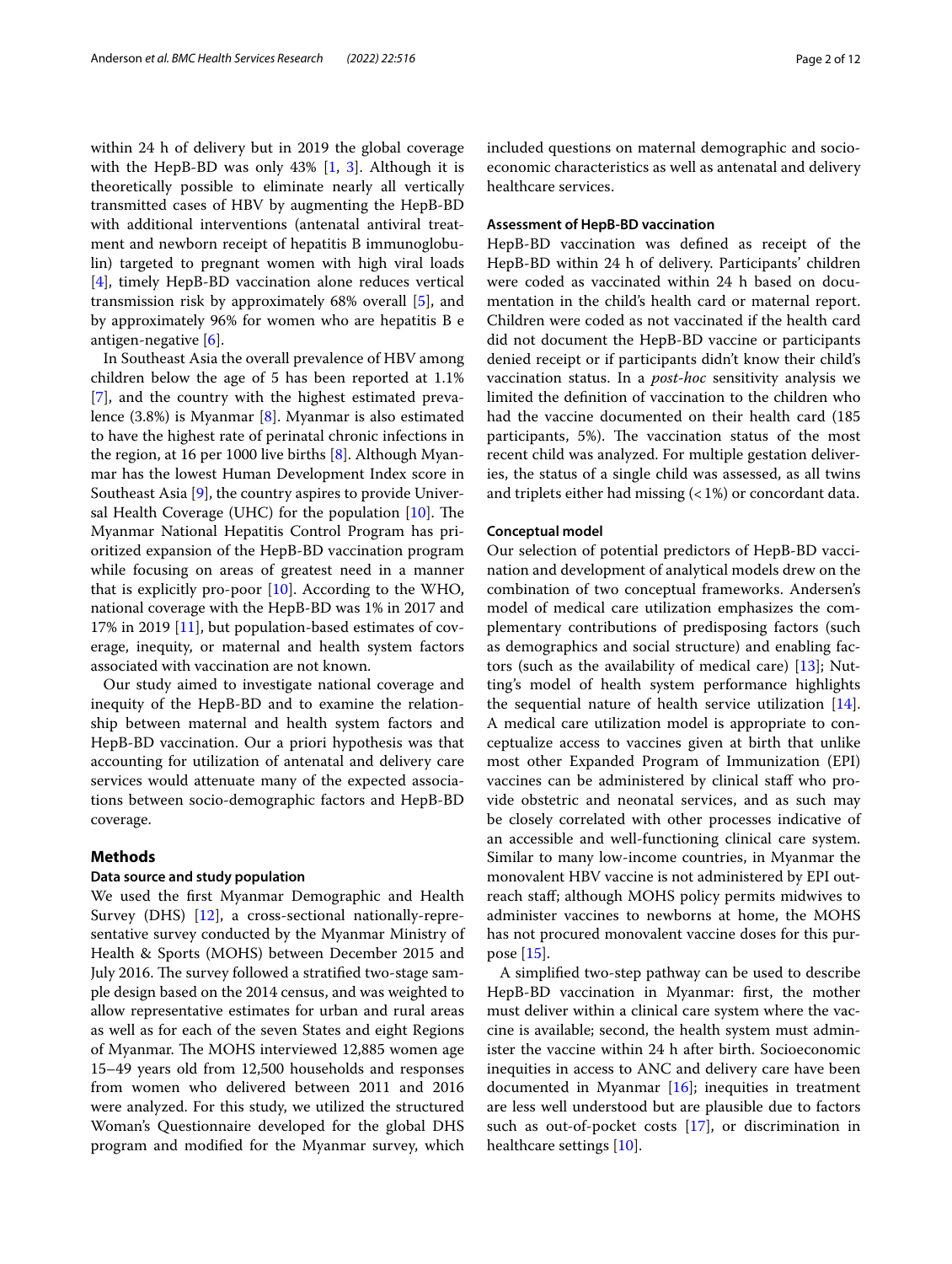## **Predictor variables**

Potential predictors were selected based on their prior associations with receipt of the HepB-BD [[18–](#page-11-5)[24\]](#page-11-6) or other childhood vaccines in Myanmar [[25](#page-11-7)] or their theoretical associations with receipt of the HepB-BD based on conceptual frameworks. Continuous variables were categorized a priori. Maternal and infant characteristics included maternal age at delivery, parity, maternal education, urban residence (vs rural), geographic areas categorized in four zones: Delta (Ayeyarwaddy, Bago, Yangon), Coastal (Mon, Rahkine, Taninthayi), Central (Magway, Mandalay, Naypyitaw, Sagaing), and Hilly (Chin, Kachin, Kayah, Kayin, Shan), household wealth index quintile (calculated by the DHS using principal component analysis of household assets, building materials, and sanitation) [[26\]](#page-11-8), and low infant birthweight  $\left( < 2,500 \right)$  g). Health system variables were organized into domains related to antenatal- (ANC), delivery- and postnatal care. Recommended ANC services was defned as the combination of 3 tests (blood pressure, urine, and blood) with care from a skilled provider (physician, nurse, midwife, or lady health visitor), and modeled as a binary variable versus less or no ANC. Prepartum tetanus vaccination was included as an complementary indicator of ANC quality. Among participants who received any ANC, early utilization of ANC (attending the frst ANC contact during the frst trimester), the number of ANC contacts, and ANC location (government hospital only, government clinic only, private facility only [private hospitals and clinics, Myanmar or international non-governmental organizations, or other locations], home only, or multiple locations) were also evaluated. Delivery care predictors included delivery by a skilled provider, delivery location and mode of delivery; postnatal care was indicated by receipt of a postnatal health check within 24 h by a skilled provider. Additional predictors included year of delivery and weekly media exposure (use of either print, radio or TV media at least once per week, vs less often).

Survey responses of 'don't know' (early utilization of ANC, number of ANC contacts, prepartum tetanus vaccination, birthweight, postnatal health check) and 'unmeasured' (birthweight), were combined with missing values and labeled as a separate category in the analysis accounting for 37% of predictor variables. The percent of missing data for each predictor was as follows: 2% of prepartum tetanus vaccination and mode of delivery, 5% of location of ANC, 6% of early ANC and number of ANC contacts, 24% of postnatal health check, 50% of low birthweight. In a sensitivity analysis we used multiple imputation with chained equations to create 50 datasets with imputed values for all variables,

and no substantial diferences in the estimated efect sizes were found when compared to the multivariable model without multiple imputation (data not shown).

### **Statistical analysis**

Participant and health system characteristics were described with frequency distributions and diferences between groups were evaluated with the Rao-Scott  $x^2$ test. The health concentration index  $[27]$  $[27]$  $[27]$  was calculated to evaluate inequality of vaccination rates ranked by household wealth and maternal education (described in Appendix [1\)](#page-10-12). Two logistic regression models were used to assess factors associated with HepB-BD vaccination. First, a model was ft using predisposing and enabling factors (geographic region, delivery year, and maternal characteristics) to assess demographic and socioeconomic patterns of HepB-BD vaccination (Model 1). Second, we added to the model health system factors, as well as additional predictors that had signifcant ( $p \le 0.2$ ) univariate associations with the outcome (parity, media exposure, Cesarean delivery, postnatal health check). We then used Allen-Cady modifed backwards selection (Wald test, *p* < 0.1), resulting in the removal of parity and the postnatal health check from the fnal model (Model 2). Colinearity was evaluated using weighted linear regression, and the Variance Infation Factor (VIF) was < 3 for all predictors, signifying low concern for collinearity, while a link test and the Archer–Lemeshow Goodness-of-Fit test [\[28](#page-11-10)] indicated no evidence for specifcation errors, missing interactions or nonlinear variables. Odds Ratios (OR) and their 95% Confdence Intervals (CI) were used to estimate the association of factors with the outcome; predicted probabilities were calculated using average marginal efects at representative values of maternal and health system characteristics. Data were analyzed using survey features that incorporated the complex sample design and survey weights. All *p*-values were two-sided and *p* < 0.05 was considered statistically signifcant. All analyses were performed with Stata 16.0 (StataCorp, College Station, TX, USA), using the conindex program to calculate concentration indices [\[29](#page-11-11)].

#### **Ethical approval**

The present study was considered exempt by the UCSF Institutional Review Board. The survey protocol was reviewed and approved by the Ethics Review Committee on Medical Research including Human Subjects in the Department of Medical Research of the Myanmar Ministry of Health and Sports.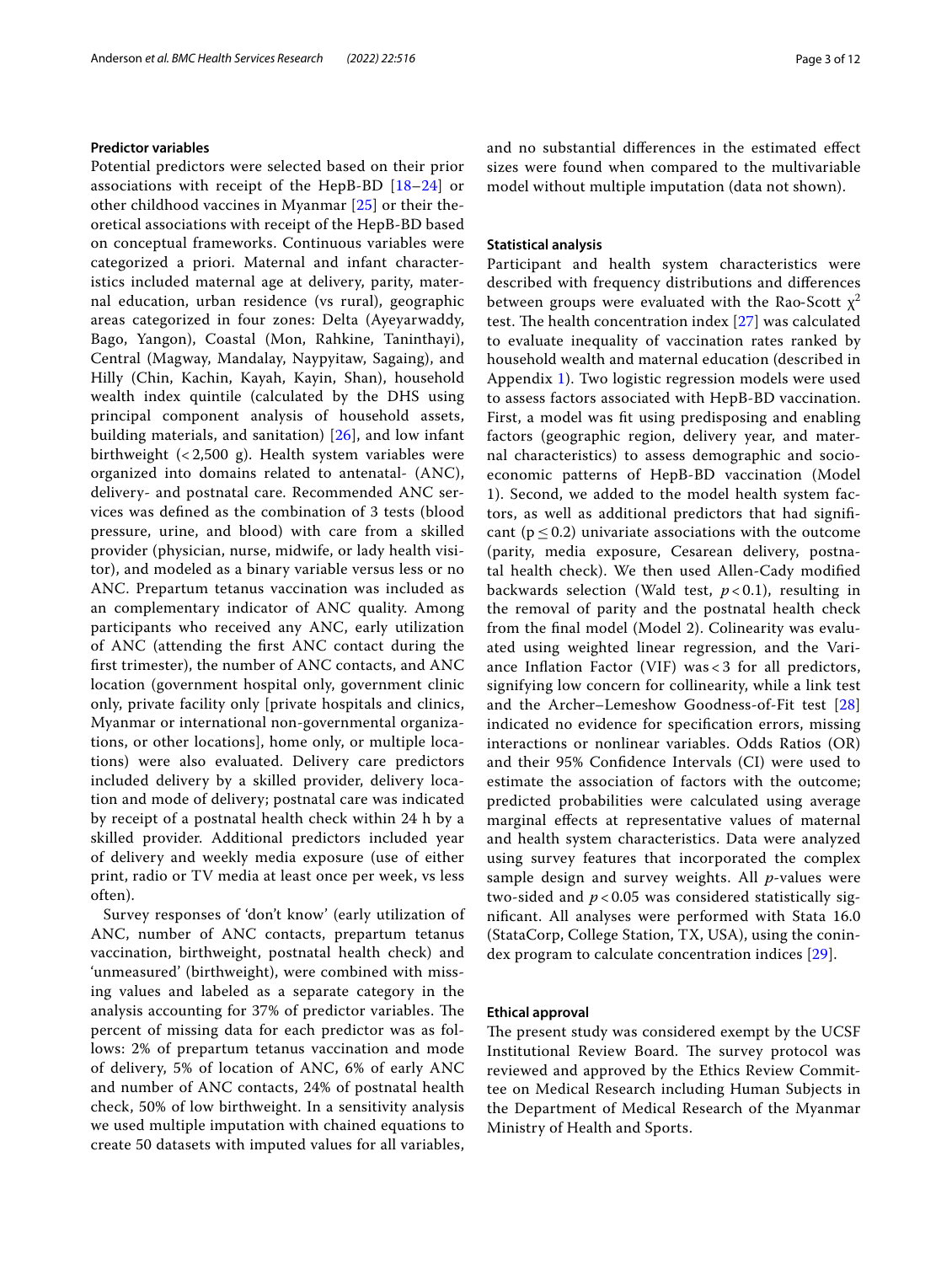

## <span id="page-3-0"></span>**Results**

#### **Participant and health system characteristics**

Of the 12,885 women who completed the DHS Women's Questionnaire, we excluded 9,399 who did not give birth between 2011 and 2016, and 96 who had missing data for HepB-BD status (see Fig. [1](#page-3-0)). Vaccination rates were compared between women with complete versus missing data for each predictor, and participants with missing data for ANC location, early ANC, number of ANC contacts, mode of delivery, low birthweight, or postnatal health check all had signifcantly lower HepB-BD coverage rates versus participants with non-missing data (data not shown).

The participant characteristics and health system factors stratifed by their child's vaccination status are sum-marized in Table [1](#page-4-0). Most participants were younger than 30 years of age at the time of delivery (62%), multiparous (66%), completed at least a primary school education (84%), reported at least weekly media exposure (60%), and lived in rural areas (76%) or the Delta and Central zones of Myanmar (66%) (see Table [A1](#page-10-12) for specifc regions and states). Almost all women had at least 1 ANC contact (92%), but fewer than half of these received recommended ANC services from a skilled provider (43%), initiated ANC during their frst trimester (46%), or reported $\geq$ 8 ANC contacts. In contrast, most women received ANC exclusively at government facilities and a majority of women had a skilled delivery provider (64%) or gave birth at home (59%). One third (32%) of infants had a postnatal health visit within 24 h by a skilled provider.

## **Coverage and inequity of HepB‑BD vaccination**

Among the 3,486 women who gave birth between 2011 and 2016, children of 899 women (26%) received the HepB-BD vaccine, based on documentation in the child's health card (5%) or maternal report (21%).

The Wagstaff-normalized concentration index (C) provides a summary measure of health inequality that takes into account the entire distribution of vaccination coverage across values of ordinal (ranked) variables, and was positive and large for both years of maternal education  $(C=0.25$ , standard error [SE] 0.03) and household wealth index values  $(C=0.17, \text{ SE } 0.03)$ . This indicates a skewed pattern of vaccination, with lower rates of vaccination among children born to women with fewer years of education, and those born into poor households.

Table [2](#page-6-0) reports receipt of the HepB-BD by maternal and healthcare service characteristics. In unadjusted analyses, vaccination rates were higher among newborns delivered by women who were older, primiparous, had weekly media exposure, and who lived in the Delta zone (see Table [A1](#page-10-12) for each specifc Region and State). Large, graded socioeconomic inequities in vaccination coverage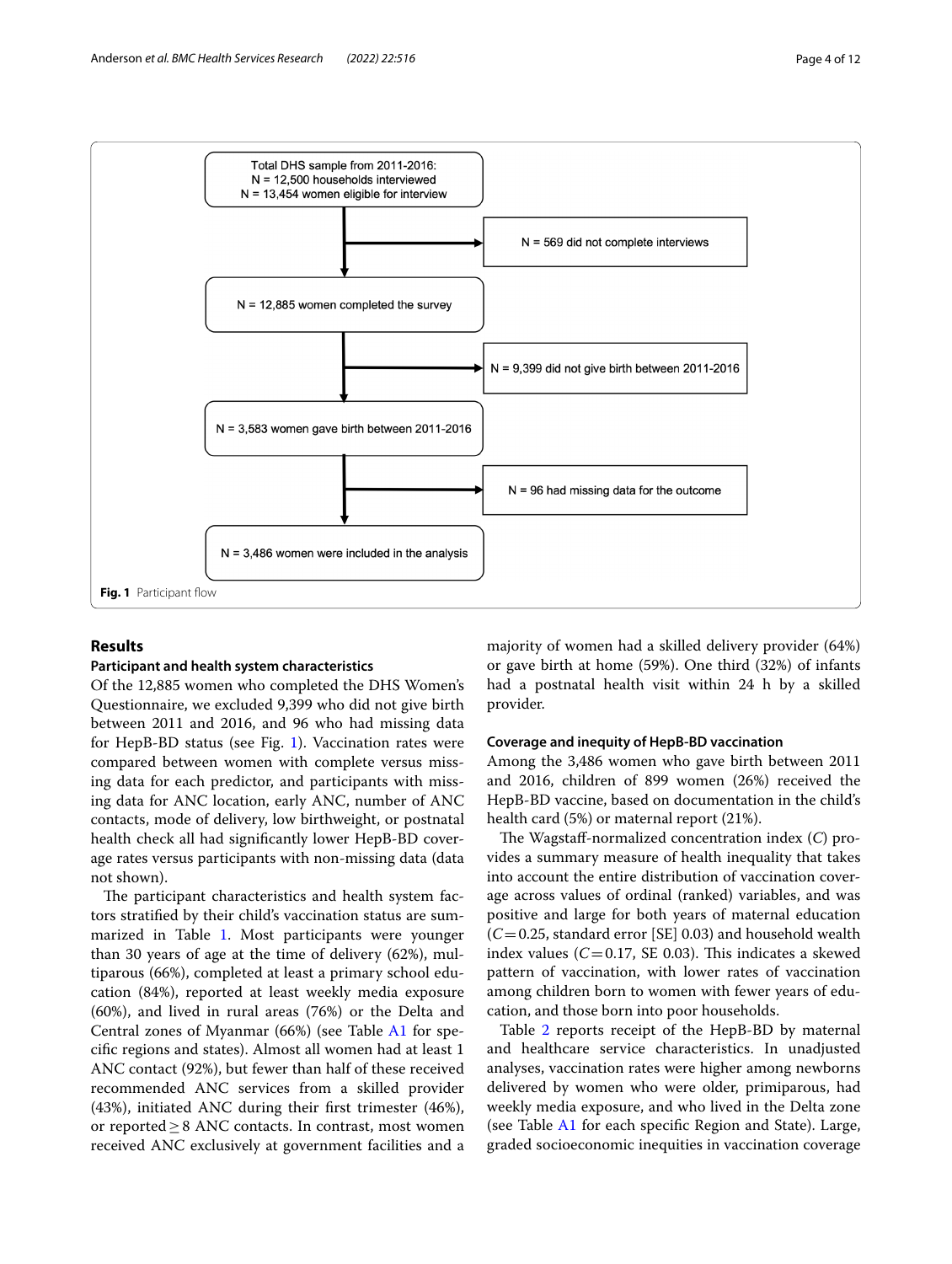# <span id="page-4-0"></span>**Table 1** Maternal, health system and infant characteristics stratifed by HepB-BD vaccine status

| <b>Characteristics</b>                          | Participants<br>$N = 3486$ | Did not receive BD vaccine<br>$n = 2587$ | Received<br><b>BD</b> vaccine<br>$n = 899$ |
|-------------------------------------------------|----------------------------|------------------------------------------|--------------------------------------------|
| Year of delivery*                               |                            |                                          |                                            |
| 2011                                            | 422 (12)                   | 297 (11)                                 | 126(14)                                    |
| 2012                                            | 647 (19)                   | 489 (19)                                 | 158 (18)                                   |
| 2013                                            | 658 (19)                   | 464 (18)                                 | 193 (22)                                   |
| 2014                                            | 791 (23)                   | 554 (21)                                 | 237 (26)                                   |
| 2015                                            | 858 (25)                   | 683 (26)                                 | 175 (19)                                   |
| 2016                                            | 110(3)                     | 100(4)                                   | 11(1)                                      |
| <b>Maternal characteristics</b>                 |                            |                                          |                                            |
| Age at delivery                                 |                            |                                          |                                            |
| $15 - 20$                                       | 369 (11)                   | 293 (11)                                 | 76(8)                                      |
| $21 - 25$                                       | 843 (24)                   | 620(24)                                  | 223 (25)                                   |
| $26 - 30$                                       | 946 (27)                   | 687 (27)                                 | 259 (29)                                   |
| $30 - 49$                                       | 1329 (38)                  | 987 (38)                                 | 342 (38)                                   |
| Primiparous*                                    | 1202 (34)                  | 817 (32)                                 | 386 (43)                                   |
| Education*                                      |                            |                                          |                                            |
| None                                            | 558 (16)                   | 463 (18)                                 | 95 (11)                                    |
| Primary                                         | 1790 (51)                  | 1406 (54)                                | 384 (43)                                   |
| Secondary                                       | 844 (24)                   | 563 (22)                                 | 281 (31)                                   |
| Higher                                          | 294(8)                     | 155(6)                                   | 139 (15)                                   |
| Weekly media exposure*                          | 2103 (60)                  | 1434 (55)                                | 670 (74)                                   |
| Household wealth quintiles*                     |                            |                                          |                                            |
| Poorest                                         | 918 (26)                   | 738 (29)                                 | 181 (20)                                   |
| Poorer                                          | 776 (22)                   | 612(24)                                  | 164(18)                                    |
| Middle                                          | 654 (19)                   | 474 (18)                                 | 180 (20)                                   |
| Richer                                          | 577 (17)                   | 399 (15)                                 | 178 (20)                                   |
| Richest                                         | 560 (16)                   | 364(14)                                  | 197 (22)                                   |
| Urban area*                                     | 821 (24)                   | 454 (18)                                 | 366 (41)                                   |
| Geographic zone* <sup>a</sup>                   |                            |                                          |                                            |
| Delta                                           | 1176 (34)                  | 793 (31)                                 | 383 (43)                                   |
| Central                                         | 1105 (32)                  | 859 (33)                                 | 246 (27)                                   |
| Coastal                                         | 454 (13)                   | 377 (15)                                 | 77 (9)                                     |
| Hilly                                           | 750 (22)                   | 558 (22)                                 | 192 (21)                                   |
| Health system characteristics                   |                            |                                          |                                            |
| Recommended ANC services*                       | 1509 (43)                  | 926 (36)                                 | 583 (65)                                   |
| <b>First trimester ANC</b> ( $n = 3033$ )       | 1398 (46)                  | 1004 (46)                                | 395 (46)                                   |
| <b>Prepartum tetanus vaccine</b> ( $n = 3429$ ) | 2938 (93)                  | 2141 (93)                                | 798 (93)                                   |
| <b>Number of ANC contacts*</b> $(n = 3286)$     |                            |                                          |                                            |
| 0                                               | 261(8)                     | 236 (10)                                 | 25(3)                                      |
| $1 - 3$                                         | 968 (29)                   | 789 (33)                                 | 179 (21)                                   |
| $4 - 7$                                         | 1447 (44)                  | 1049 (43)                                | 398 (46)                                   |
| $\geq 8$                                        | 610 (19)                   | 341 (14)                                 | 269 (31)                                   |
| <b>ANC location*</b> $(n = 3308)$               |                            |                                          |                                            |
| Government hospital only                        | 648 (21)                   | 389 (18)                                 | 259(3)                                     |
| Government clinic only                          | 1345 (44)                  | 1062 (48)                                | 283 (33)                                   |
| Private hospital/clinic only                    | 284 (9)                    | 149(7)                                   | 135 (16)                                   |
| Home only                                       | 552 (18)                   | 456 (21)                                 | 96(11)                                     |
| Multiple locations                              | 866 (7)                    | 525 (24)                                 | 341 (40)                                   |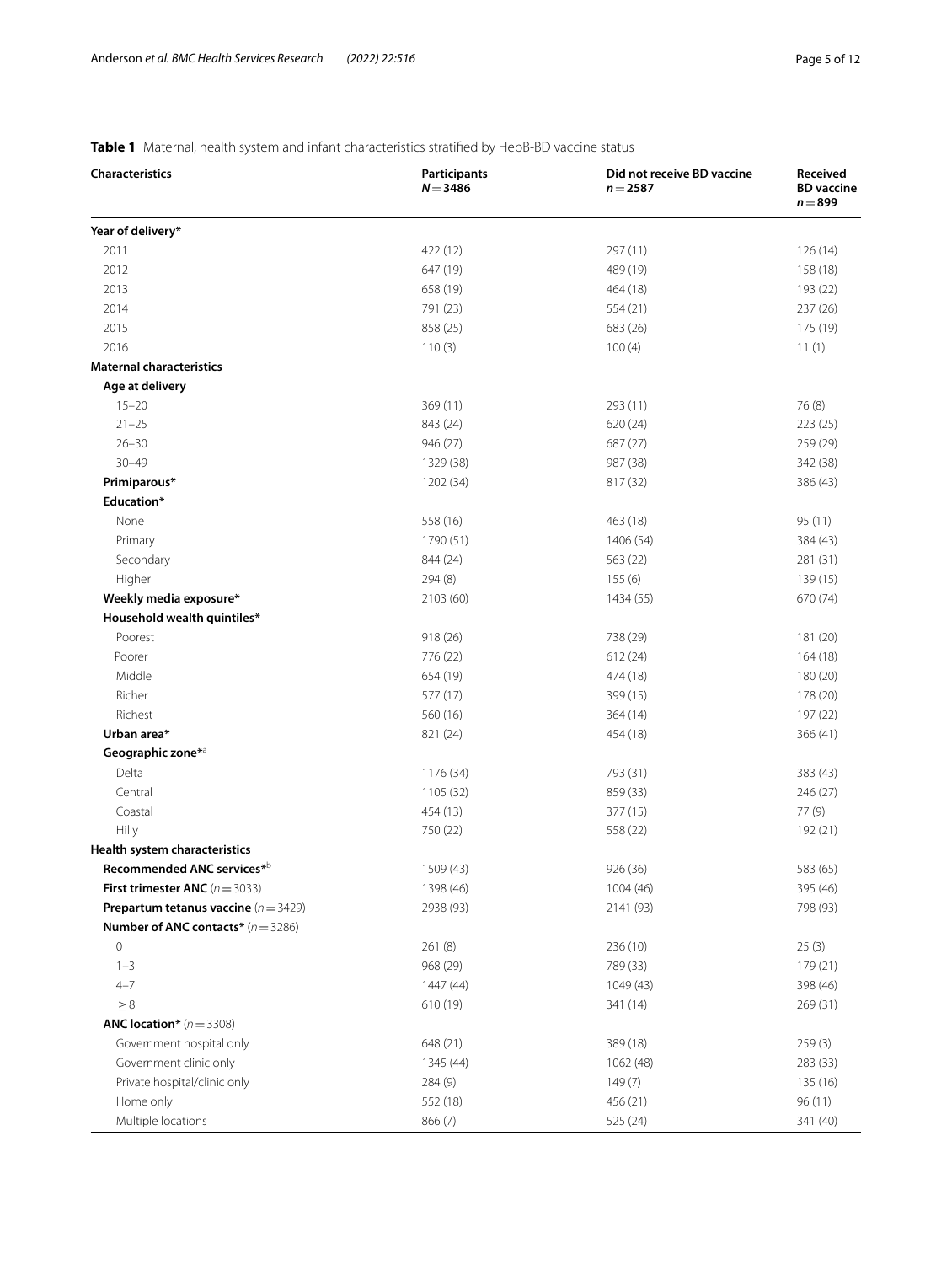## **Table 1** (continued)

| <b>Characteristics</b>                      | Participants | Did not receive BD vaccine | <b>Received</b>                |  |
|---------------------------------------------|--------------|----------------------------|--------------------------------|--|
|                                             | $N = 3486$   | $n = 2587$                 | <b>BD</b> vaccine<br>$n = 899$ |  |
| Delivery location*                          |              |                            |                                |  |
| Government hospital                         | 1078 (31)    | 598 (23)                   | 479 (53)                       |  |
| Government clinic                           | 100(3)       | 76(3)                      | 24(3)                          |  |
| Private hospital/clinic                     | 258(7)       | 114(4)                     | 144 (16)                       |  |
| Home                                        | 2050 (59)    | 1798 (70)                  | 252 (28)                       |  |
| Skilled delivery provider*                  | 2233 (64)    | 1473 (57)                  | 760 (85)                       |  |
| <b>Cesarean delivery*</b> $(n = 3474)$      | 686 (20)     | 333 (13)                   | 353 (40)                       |  |
| <b>Postnatal health check*</b> $(n = 2663)$ | 865 (32)     | 583 (31)                   | 281 (37)                       |  |
| Infant characteristics                      |              |                            |                                |  |
| Low birthweight $(n=1732)$                  | 132(8)       | 91(9)                      | 41(6)                          |  |

*n* are weighted counts, rounded to the nearest whole number

<sup>a</sup> Geographic zones: Delta (Ayeyarwady, Bago, Yangon), Central (Magway, Mandalay, Naypyitaw, Sagaing), Coastal (Mon, Rakhine, Tanintharyi), Hilly (Chin, Kachin, Kayah, Kayin, Shan)

<sup>b</sup> Recommended ANC services included blood pressure, urine and blood tests from a skilled provider

were observed according to maternal educational attainment and household wealth, in both rural and urban settings. Vaccination coverage among newborns delivered by women with the highest level of education or household wealth quintile in urban areas (56% and 63%, respectively) was over three times the coverage observed among children born to women with no education or from the poorest wealth quintile in rural areas (15% and 17%, Fig. [2\)](#page-8-0).

HepB-BD vaccination rates were associated with several ANC and delivery factors, including the receipt of recommended ANC services or delivery care from a skilled provider, the number of ANC contacts, and the location of both ANC and delivery services (Table [2](#page-6-0)). Newborns of women who received ANC or delivery care at a government hospital or a private facility had higher rates of vaccination; newborns had lower rates of vaccination if ANC or delivery care occurred at a government clinic or at home. Delivery by Cesarean-section, and receipt of a postnatal health check also were associated with receipt of the HepB-BD. Vaccination rates were lowest for women who did not have any ANC (10%), or who delivered at home (12%) or without a skilled provider (11%). Only deliveries in a private facility or via Cesarean-section were associated with vaccination rates above 50%.

Table [2](#page-6-0) also shows results of the multivariable analyses evaluating independent associations with HepB-BD vaccination. Our frst model (Model 1) adjusted for delivery year, geographic region and maternal sociodemographic factors in order to describe the patterning of HepB-BD vaccination prior to accounting for other correlated health services. Large and independent associations with the HepB-BD were found for maternal education, household wealth, and urban residence in this partially adjusted model. In our model that further adjusted for media exposure and health system factors (Model 2), the HepB-BD was no longer independently associated with the sociodemographic factors in Model 1. Children born to women with weekly media exposure were more likely to receive the HepB-BD vaccine, compared to those with less frequent exposure (aOR 1.36, 95% CI 1.07, 1.72). Receipt of recommended ANC services from a skilled provider increased the likelihood of vaccination (aOR 1.65, 95% CI 1.24, 2.19) compared to any or no ANC. The location of delivery had the largest efect on the likelihood of vaccination. Compared to children born in a government hospital, the odds of vaccination was lower for children delivered in government clinics (aOR 0.50, 95% CI 0.26, 0.96) and substantially lower for children born at home (aOR 0.32, 95% CI 0.23, 0.44). Delivery via Cesarean-section was also associated with HepB-BD vaccination (aOR 1.49, 95% CI 1.14, 1.95). Under an ideal counterfactual scenario in which all pregnant women in Myanmar were exposed to weekly media, received early ANC and recommended ANC services from a skilled provider, completed at least 8 ANC contacts at a private facility, and delivered in a private facility, the predicted probability of HepB-BD vaccination would have been 0.49, compared to 0.10 if all women did not have weekly media exposure, had no ANC and delivered at home without a skilled delivery provider.

<sup>\*</sup> *p*<0.05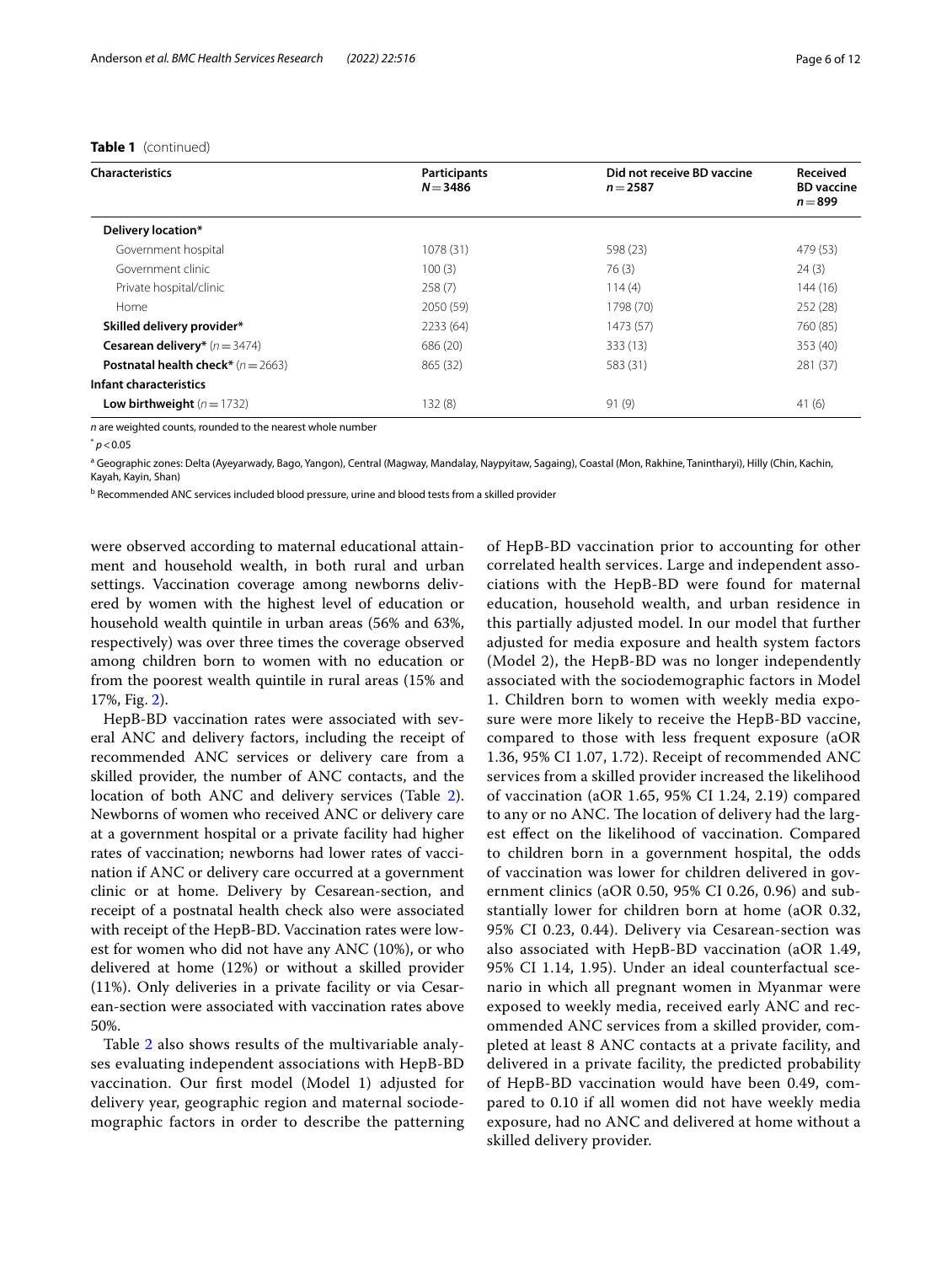| <b>Characteristics</b>                        | Received<br><b>BD</b> vaccine | <b>Univariate Associations</b> |            | Model 1 <sup>c</sup><br>$N = 3486$ |            | Model 2 <sup>d</sup><br>$N = 3486$ |            |
|-----------------------------------------------|-------------------------------|--------------------------------|------------|------------------------------------|------------|------------------------------------|------------|
|                                               | $n$ (row %)                   | OR                             | 95% CI     | aOR                                | 95% CI     | aOR                                | 95% CI     |
| Delivery year                                 |                               |                                |            |                                    |            |                                    |            |
| 2011                                          | 126(30)                       | $1.0$ (ref)                    |            | $1.0$ (ref)                        |            | $1.0$ (ref)                        |            |
| 2012                                          | 158 (24)                      | 0.76                           | 0.56, 1.04 | 0.75                               | 0.55, 1.02 | 0.72                               | 0.51, 1.02 |
| 2013                                          | 193 (29)                      | 0.99                           | 0.74, 1.32 | 1.00                               | 0.74, 1.34 | 0.85                               | 0.61, 1.19 |
| 2014                                          | 237 (30)                      | 1.01                           | 0.75, 1.37 | 0.96                               | 0.71, 1.31 | 0.72                               | 0.52, 0.99 |
| 2015                                          | 175 (20)                      | $0.60*$                        | 0.45, 0.81 | $0.56*$                            | 0.41, 0.77 | $0.41*$                            | 0.29, 0.58 |
| 2016                                          | 11(10)                        | $0.25*$                        | 0.09, 0.66 | $0.25*$                            | 0.10, 0.62 | $0.18*$                            | 0.07, 0.44 |
| <b>Maternal characteristics</b>               |                               |                                |            |                                    |            |                                    |            |
| Age at delivery                               |                               |                                |            |                                    |            |                                    |            |
| $15 - 20$                                     | 76 (21)                       | $1.0$ (ref)                    |            | $1.0$ (ref)                        |            | $1.0$ (ref)                        |            |
| $21 - 25$                                     | 223 (26)                      | 1.40                           | 0.99, 1.97 | 1.35                               | 0.94, 1.94 | 1.20                               | 0.83, 1.73 |
| $26 - 30$                                     | 259 (27)                      | $1.46*$                        | 1.02, 2.09 | 1.41                               | 0.97, 2.03 | 1.26                               | 0.86, 1.86 |
| $31 - 49$                                     | 342 (26)                      | 1.34                           | 0.98, 1.84 | 1.31                               | 0.94, 1.82 | 1.09                               | 0.78, 1.53 |
| Primiparous                                   |                               |                                |            |                                    |            |                                    |            |
| No                                            | 513 (22)                      | $1.0$ (ref)                    |            |                                    |            |                                    |            |
| Yes                                           | 386 (32)                      | $1.63*$                        | 1.34, 1.98 |                                    |            |                                    |            |
| <b>Education</b>                              |                               |                                |            |                                    |            |                                    |            |
| None                                          | 95 (17)                       | $1.0$ (ref)                    |            | $1.0$ (ref)                        |            | $1.0$ (ref)                        |            |
| Primary                                       | 384 (21)                      | 1.33                           | 0.95, 1.87 | 1.12                               | 0.79, 1.59 | 0.78                               | 0.55, 1.11 |
| Secondary                                     | 281 (33)                      | $2.43*$                        | 1.69, 3.50 | 1.42                               | 0.98, 2.06 | 0.76                               | 0.51, 1.14 |
| Higher                                        | 139 (47)                      | $4.37*$                        | 2.78, 6.85 | $1.74*$                            | 1.06, 2.86 | 0.80                               | 0.48, 1.33 |
| Household wealth quintiles                    |                               |                                |            |                                    |            |                                    |            |
| Poorest                                       | 181 (20)                      | $1.0$ (ref)                    |            | $1.0$ (ref)                        |            | $1.0$ (ref)                        |            |
| Poorer                                        | 164(21)                       | 1.09                           | 0.83, 1.44 | 1.02                               | 0.79, 1.59 | 0.81                               | 0.59, 1.12 |
| Middle                                        | 180 (27)                      | $1.55*$                        | 1.16, 2.07 | $1.51*$                            | 1.11, 2.06 | 1.00                               | 0.71, 1.41 |
| Richer                                        | 178 (31)                      | $1.82*$                        | 1.30, 2.54 | $1.68*$                            | 1.18, 2.38 | 1.97                               | 0.67, 1.42 |
| Richest                                       | 197 (35)                      | $2.21*$                        | 1.55, 3.16 | $1.96*$                            | 1.31, 2.94 | 0.90                               | 0.58, 1.41 |
| Urban area                                    |                               |                                |            |                                    |            |                                    |            |
| No                                            | 532 (20)                      | $1.0$ (ref)                    |            | $1.0$ (ref)                        |            | $1.0$ (ref)                        |            |
| Yes                                           | 366 (45)                      | $3.23*$                        | 2.46, 4.24 | $2.68*$                            | 2.05, 3.50 | 1.13                               | 0.83, 1.55 |
| Geographic zone <sup>a</sup>                  |                               |                                |            |                                    |            |                                    |            |
| Delta                                         | 383 (33)                      | $1.0$ (ref)                    |            | $1.0$ (ref)                        |            | $1.0$ (ref)                        |            |
| Central                                       | 246 (22)                      | $0.59*$                        | 0.44, 0.80 | $0.62*$                            | 0.45, 0.83 | $0.65*$                            | 0.48, 0.88 |
| Coastal                                       | 77 (17)                       | $0.43*$                        | 0.30, 0.61 | $0.56*$                            | 0.40, 0.80 | $0.61*$                            | 0.42, 0.89 |
| Hilly                                         | 192 (26)                      | 0.71                           | 0.51, 1.00 | 0.81                               | 0.58, 1.13 | 0.99                               | 0.67, 1.46 |
| Weekly media exposure                         |                               |                                |            |                                    |            |                                    |            |
| No                                            | 229 (17)                      | $1.0$ (ref)                    |            |                                    |            | $1.0$ (ref)                        |            |
| Yes                                           | 670 (32)                      | $2.35*$                        | 1.88, 2.93 |                                    |            | $1.36*$                            | 1.07, 1.72 |
| Health system characteristics                 |                               |                                |            |                                    |            |                                    |            |
| Recommended ANC servicesb                     |                               |                                |            |                                    |            |                                    |            |
| No                                            | 291 (17)                      | $1.0$ (ref)                    |            |                                    |            | $1.0$ (ref)                        |            |
| Yes                                           | 583 (39)                      | $3.31*$                        | 2.66, 4.12 |                                    |            | $1.65*$                            | 1.24, 2.19 |
| <b>Prepartum tetanus vaccine</b> $(n = 3429)$ |                               |                                |            |                                    |            |                                    |            |
| No                                            | 58 (25)                       | $1.0$ (ref)                    |            |                                    |            |                                    |            |
| Yes                                           | 798 (27)                      | 1.11                           | 0.77, 1.59 |                                    |            |                                    |            |
| First trimester ANC $(n = 3429)$              |                               |                                |            |                                    |            |                                    |            |
| No                                            | 457 (28)                      | $1.0$ (ref)                    |            |                                    |            | $1.0$ (ref)                        |            |

# <span id="page-6-0"></span>**Table 2** Receipt of BD vaccination by maternal, health system and infant characteristics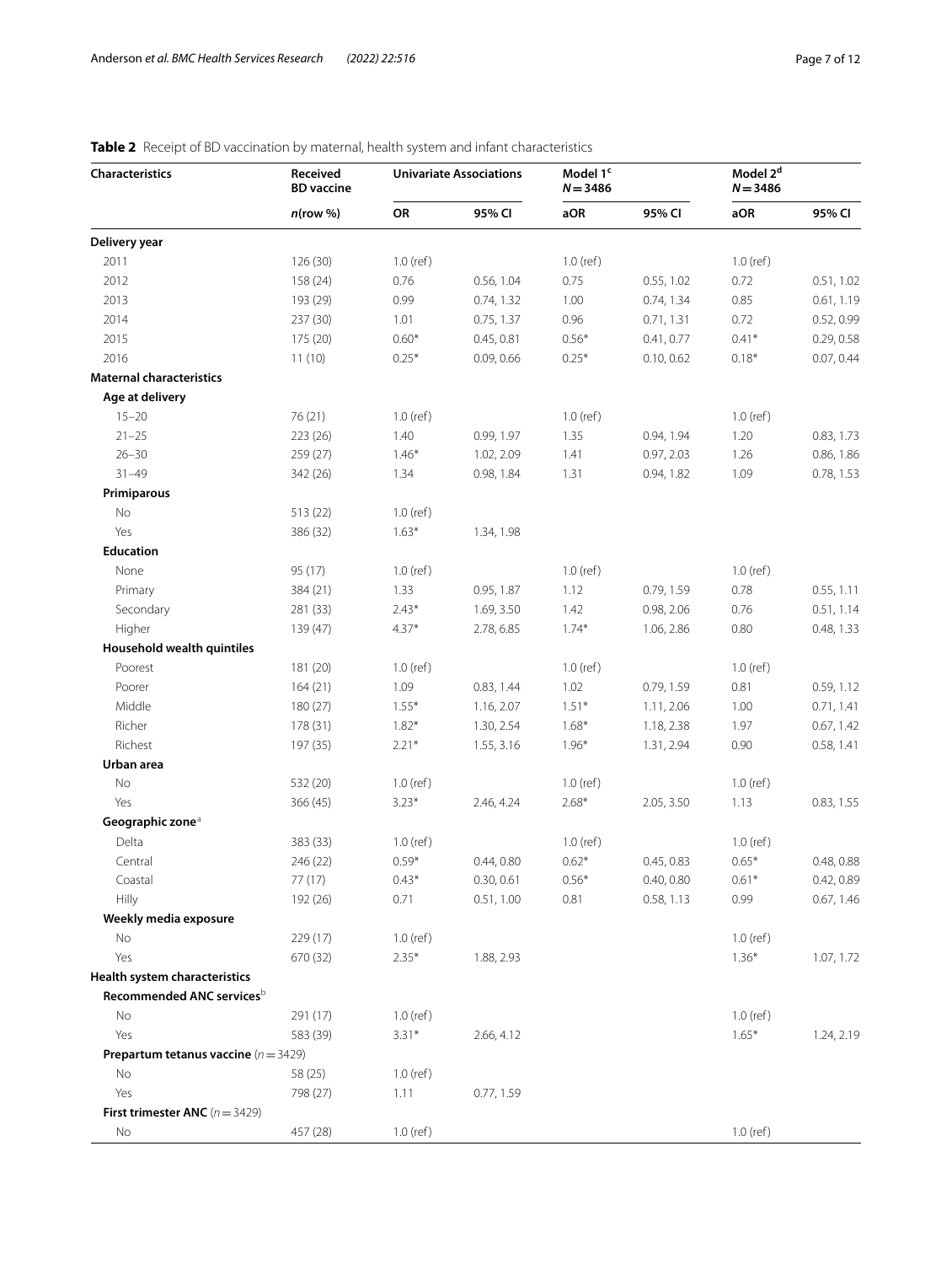## **Table 2** (continued)

| Received<br><b>BD</b> vaccine<br>$n$ (row %) | <b>Univariate Associations</b> |            | Model 1 <sup>c</sup><br>$N = 3486$ |        | $N = 3486$  |                      |
|----------------------------------------------|--------------------------------|------------|------------------------------------|--------|-------------|----------------------|
|                                              | OR                             | 95% CI     | aOR                                | 95% CI | aOR         | 95% CI               |
| 395 (28)                                     | 1.01                           | 0.81, 1.26 |                                    |        | 0.91        | 0.72, 1.15           |
| <b>Number of ANC contacts</b> $(n = 3289)$   |                                |            |                                    |        |             |                      |
| 25(10)                                       | $0.47*$                        | 0.26, 0.84 |                                    |        | 0.70        | 0.37, 1.32           |
| 179 (19)                                     | $1.0$ (ref)                    |            |                                    |        | $1.0$ (ref) |                      |
| 398 (28)                                     | $1.67*$                        | 1.32, 2.11 |                                    |        | 1.02        | 0.78, 1.33           |
| 269(44)                                      | $3.48*$                        | 2.60, 4.65 |                                    |        | 1.23        | 0.87, 1.75           |
|                                              |                                |            |                                    |        |             |                      |
| 259 (40)                                     | $1.0$ (ref)                    |            |                                    |        | $1.0$ (ref) |                      |
| 283 (21)                                     | $0.40*$                        | 0.31, 0.51 |                                    |        | 0.80        | 0.59, 1.08           |
| 135 (48)                                     | 1.36                           | 0.95, 1.94 |                                    |        | 0.98        | 0.62, 1.56           |
| 96(17)                                       | 0.31                           | 0.22, 0.44 |                                    |        | 1.01        | 0.68, 1.50           |
| 81 (37)                                      | $0.89*$                        | 0.60, 1.34 |                                    |        | 0.89        | 0.58, 1.37           |
|                                              |                                |            |                                    |        |             |                      |
| 479 (44)                                     | $1.0$ (ref)                    |            |                                    |        | $1.0$ (ref) |                      |
| 24(24)                                       | 0.40                           | 0.21, 0.76 |                                    |        | $0.50*$     | 0.26, 0.96           |
| 144 (56)                                     | $1.57*$                        | 1.09, 2.25 |                                    |        | 1.19        | 0.77, 1.84           |
| 252(12)                                      | $0.17*$                        | 0.14, 0.22 |                                    |        | $0.32*$     | 0.23, 0.44           |
|                                              |                                |            |                                    |        |             |                      |
| 139(11)                                      | $1.0$ (ref)                    |            |                                    |        | $1.0$ (ref) |                      |
| 760 (34)                                     | $4.15*$                        | 3.15, 5.46 |                                    |        | 1.11        | 0.77, 1.62           |
|                                              |                                |            |                                    |        |             |                      |
| 538 (19)                                     | $1.0$ (ref)                    |            |                                    |        | $1.0$ (ref) |                      |
| 353 (51)                                     | $4.42*$                        | 3.59, 5.45 |                                    |        | $1.49*$     | 1.14, 1.95           |
| <b>Postnatal health check</b> ( $n = 2663$ ) |                                |            |                                    |        |             |                      |
| 476 (26)                                     | $1.0$ (ref)                    |            |                                    |        |             |                      |
| 281 (33)                                     | $1.34*$                        | 1.06, 1.68 |                                    |        |             |                      |
|                                              |                                |            |                                    |        |             |                      |
|                                              |                                |            |                                    |        |             |                      |
| 615 (38)                                     | $1.0$ (ref)                    |            |                                    |        | $1.0$ (ref) |                      |
| 41(31)                                       | 0.72                           | 0.48, 1.09 |                                    |        | 0.75        | 0.48, 1.15           |
|                                              |                                |            |                                    |        |             | Model 2 <sup>d</sup> |

*n* are weighted counts, rounded to the nearest whole number. *OR* Odds Ratio, *aOR* Adjusted Odds Ratio, *CI* Confdence Interval, rounded to the nearest hundredth, *Ref* reference value

 $p$  < 0.05

<sup>a</sup> Geographic zones: Delta (Ayeyarwady, Bago, Yangon), Central (Magway, Mandalay, Naypyitaw, Sagaing), Coastal (Mon, Rakhine, Tanintharyi), Hilly (Chin, Kachin, Kayah, Kayin, Shan)

<sup>b</sup> Recommended ANC services included blood pressure, urine and blood tests from a skilled provider

<sup>c</sup> Model 1 includes maternal sociodemographic characteristics (delivery year, age, education, household wealth, geographic zones, urban area)

<sup>d</sup> Model 2 is adjusted for all variables in Model 1 as well as media, health system, and infant factors

## **Discussion**

Using data from a nationally-representative survey we estimate that 26% of newborns born in Myanmar between 2011 and 2016 received the monovalent hepatitis B birth dose vaccine within 24 h after birth. Our estimate is higher than the official HepB-BD coverage rate reported by the WHO (1% in 2017 and 17% in 2019) [\[3\]](#page-10-2). While the reasons for this discrepancy cannot be addressed directly from our study, several factors may have contributed. First, official estimates based on administrative reports may refect biased estimates of both the numerator (e.g. inaccurate counting or reporting, particularly from births in private facilities) and denominator (e.g. outdated population estimates) [[30–](#page-11-12) [32\]](#page-11-13). Second, our reliance on parental report for a large proportion (79%) of vaccination events may have led to over-estimation of HepB-BD coverage in our study. In a *post-hoc* analysis limited to participants whose receipt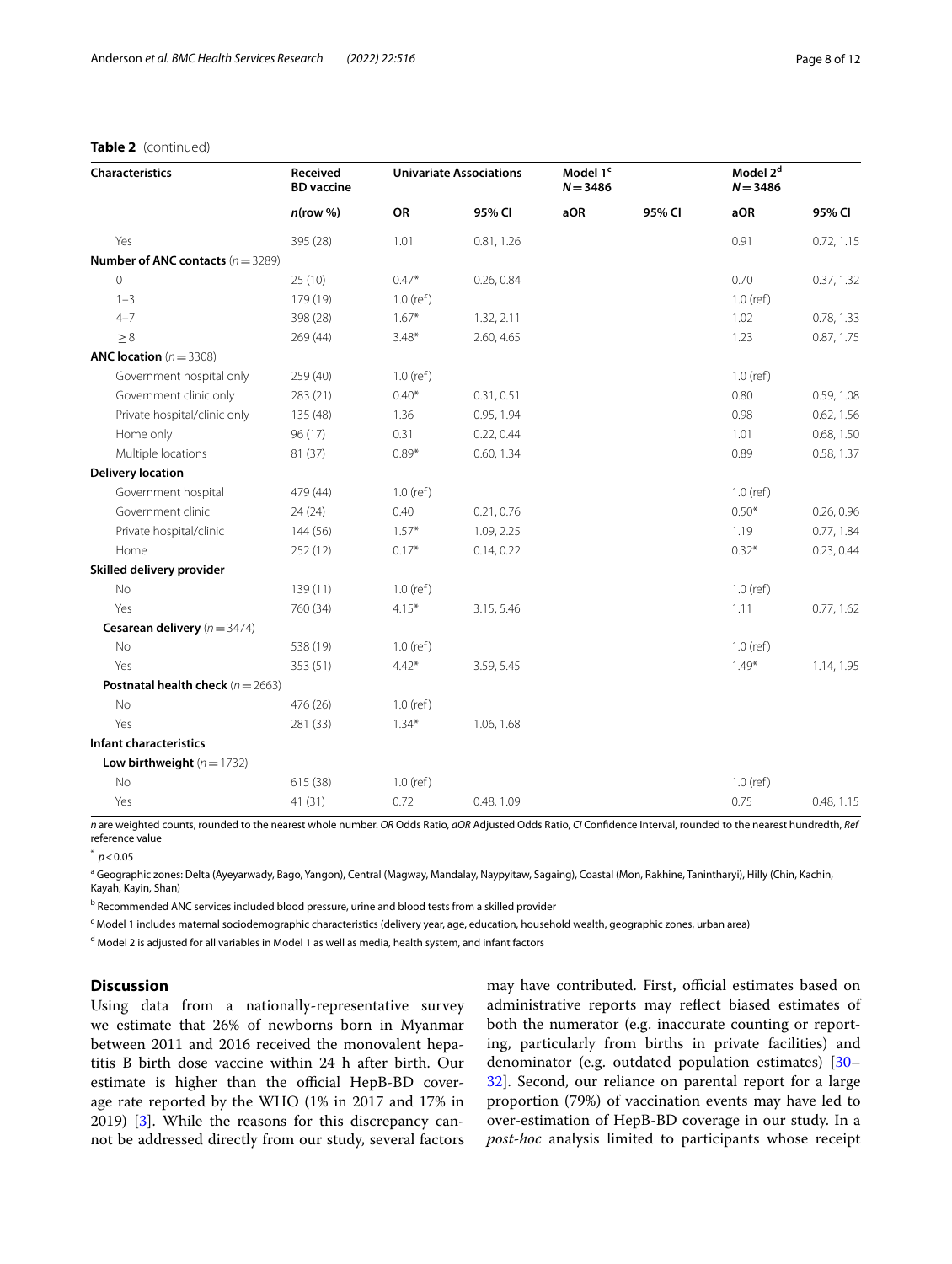

<span id="page-8-0"></span>of the HepB-BD vaccine was documented on a health card and verifed by the interviewer (excluding parental report), the national HepB-BD coverage was estimated to be 5% (Appendix [2](#page-10-12)).

Our estimated coverage fell far short of Myanmar's goal for 2020 (80% coverage) and the WHO goal of 90% by 2030 [\[1](#page-10-0), [33\]](#page-11-14). Myanmar previously provided the HepB-BD vaccine between 2003 and 2009 with support from Gavi, the Vaccine Alliance [\[15\]](#page-11-2), and reportedly achieved 33% coverage throughout the country in 2003 [[11](#page-10-10)]. However after Gavi ended its support in 2009, the Myanmar MOHS only administered the vaccine at large hospitals [[34\]](#page-11-15), and the national coverage for hospital-based births was reportedly 20–25% between 2010 and 2014 [\[35](#page-11-16)]. Although our study suggests that coverage in government hospitals was higher during the survey period (44% from 2011 to 2016), it remained far below the national target for hospital-based births in 2017 (75%) [\[33](#page-11-14)].

We observed large socioeconomic gradients in HepB-BD vaccination rates similar to those observed for other clinical and public health services in Myanmar, including childhood vaccination [\[16](#page-11-3), [25](#page-11-7), [36](#page-11-17), [37\]](#page-11-18). HepB-BD vaccination rates were almost four times higher among children born into the wealthiest households in urban areas, compared to children born into the poorest rural households (63% vs 17%). Education, wealth and urbanicity retained their positive, independent associations with vaccination in our partially adjusted model (Model 1).

In our full model (Model 2), we found that the associations of socioeconomic factors and HepB-BD vaccination were entirely accounted for by weekly media exposure and health system factors. At least three phenomena likely contributed to the larger than expected attenuation of socioeconomic inequities in HepB-BD coverage. First, the magnitude of the inequities in utilization of ANC and delivery care services were larger than anticipated. In *post-hoc* analyses we calculated concentration indices for all factors that retained statistically signifcant associations with vaccination in our fnal model except geographic zone (weekly media exposure, recommended ANC care, facility delivery and Cesarean delivery), and found that they demonstrated large and inequitable distributions (*C* between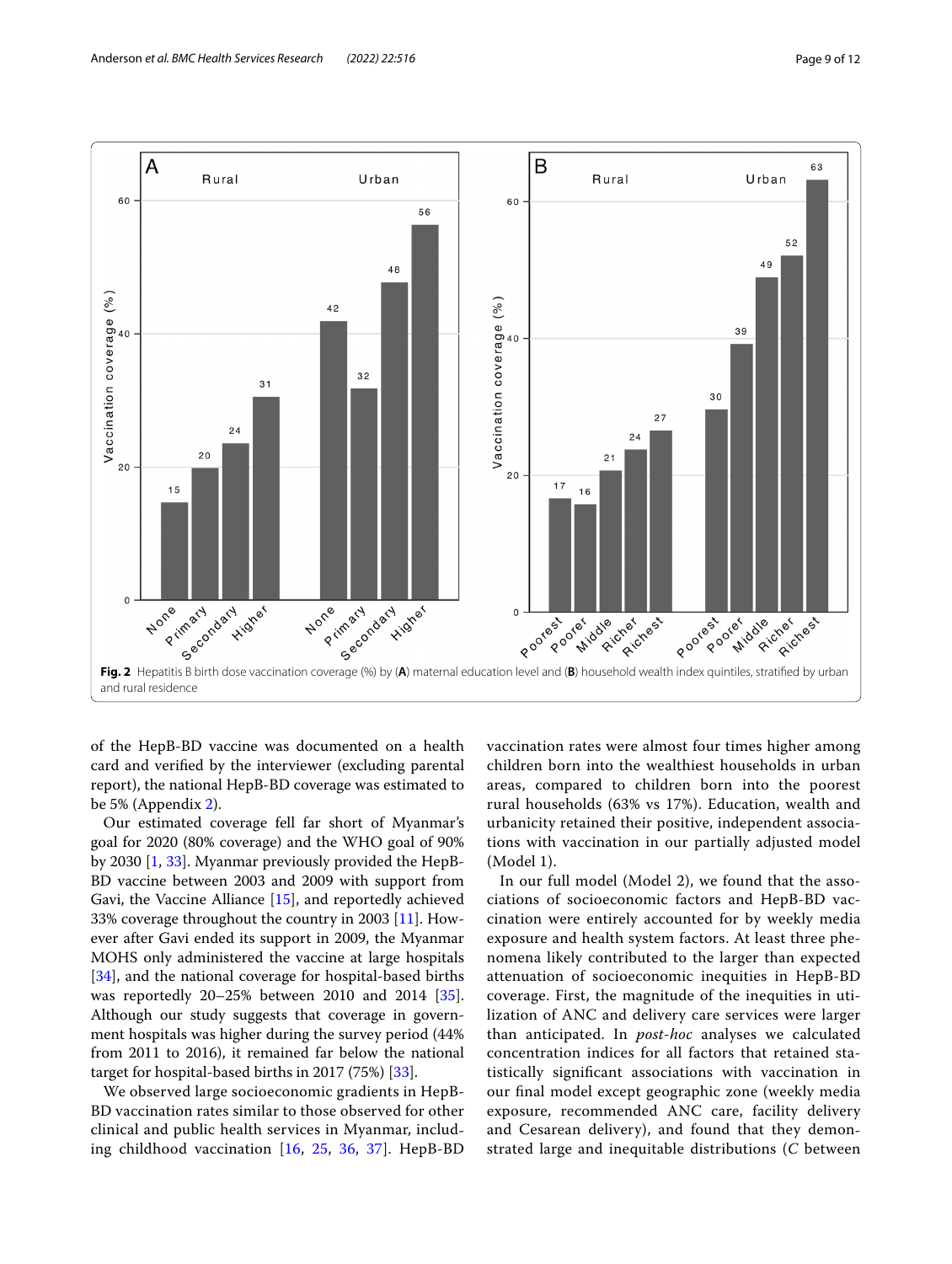0.22 and 0.46) according to both household wealth and maternal education.

Second, the correlations between HepB-BD vaccination and other ANC and delivery factors was stronger than anticipated. For example, all Cesarean surgeries were conducted by a skilled provider and they occurred almost exclusively (98%) in facilities with the highest rates of vaccination (government hospitals or private hospitals and clinics, data not shown). The high correlation of the HepB-BD with other clinical services is consistent with our conceptual model and highlights how HepB-BD vaccines are unique among recommended immunizations in Myanmar in that they are administered almost exclusively by clinicians in healthcare settings. The greater separation between clinical services and vaccination by EPI teams likely partially accounts for the contrast between our results and those of a study in Myanmar of childhood vaccination, that found wealthrelated inequalities in complete vaccine coverage persisted after controlling for ANC contacts [\[25](#page-11-7)].

The third likely contributor to the large attenuation of inequities in HepB-BD vaccination coverage after adjustment for clinical factors is that the likelihood of receiving the vaccine is in fact similar for individuals who overcome barriers to accessing ANC and delivery services. This unexpected, though promising, finding suggests that additional barriers to the HepB-BD such as low health literacy, discrimination and out-of-pocket fees to purchase vaccines may not substantially impact the likelihood of receiving the HepB-BD for newborns delivered to women who can access healthcare services. Although our fndings suggest that greatly enhanced access to ANC and delivery services – for births in facilities and in homes – likely would address inequities in HepB-BD coverage, improved access alone would not be sufficient to achieve coverage targets. Under our counterfactual scenario that assumed all pregnant women received the services associated with HepB-BD vaccination in our full model, the predicted probability of HepB-BD vaccination would have been only 0.49. Home birth (59% of deliveries in our sample) demonstrated the largest (inverse) association with HepB-BD vaccination (aOR 0.32). Achieving high coverage of the HepB-BD vaccine in Myanmar almost certainly will require concerted eforts to redistribute health services, to increase facility deliveries by overcoming barriers to facility delivery [\[38](#page-11-19), [39](#page-11-20)], to increase availability of the HepB-BD at facilities, and also to develop strategies that facilitate timely administration of the HepB-BD to newborns delivered at home [[40,](#page-11-21) [41](#page-11-22)].

Subsequent to felding of the DHS in 2015–2016, public and private actors in Myanmar initiated changes that may have infuenced HepB-BD vaccination coverage and modifed its associations with the antenatal and delivery care factors presented here. In 2016 the Myanmar MOHS released a national strategic plan for HBV elimination that committed the MOHS to provide the HepB-BD free of charge for facility births and identifed strategies for increasing coverage for deliveries that occur in homes or remote geographic locations [[15,](#page-11-2) [33](#page-11-14), [35](#page-11-16), [42,](#page-11-23) [43\]](#page-11-24). For example, the MOHS committed to supply the HepB-BD in remote facilities; it endorsed administration of the HepB-BD in homes by trained birth attendants; and it began to explore temporary storage of vaccines in a controlled temperature chain. The MOHS also embraced universal HBsAg screening of pregnant women, which could be used to identify HBV-infected women to target for interventions to increase facility deliveries or to provide the HepB-BD for home births.

## **Limitations**

The Demographic and Health Surveys lack a definitive gold standard for vaccination status, such as provider records or serology. Misclassifcation of our primary outcome is possible, which may have altered the relative associations estimated in our models though it is less likely to have qualitatively infuenced our results. Parental report was used to identify most children who received the HepB-BD vaccine (79%) and recall bias may have infuenced our estimation of coverage; in a *post-hoc* sensitivity analysis (Appendix [2\)](#page-10-12) the crude and adjusted associations with measured factors were similar for participants whose vaccination status was documented on a health card inspected by the survey interviewer. Although vaccine coverage was lower among children born to women with missing data for predictor variables, we conducted a pre-specifed sensitivity analysis using multiply imputed data and obtained similar results (data not shown). The cross-sectional survey design may have resulted in misclassifcation of sociodemographic factors such as household wealth and location of residence that were assessed at the time of the survey rather than at delivery, but is less likely to have infuenced our estimates of the inequity observed for educational attainment, which often remains unchanged after the age when most women give birth. Finally, the DHS did not gather data on additional factors potentially associated with BD vaccination such as ethnicity, religion, HepB-BD-specifc knowledge, attitudes and out of pocket costs, or vaccine supply chains; future studies might consider investigating these aspects of HepB-BD vaccination. Nevertheless, the health system factors included in our model were sufficient to explain large socioeconomic inequities in HepB-BD coverage. Finally, our study describes the status of HepB-BD vaccination during a period (2011–2016) when Myanmar did not offer universal free HepB-BD vaccination, which provides a baseline against which to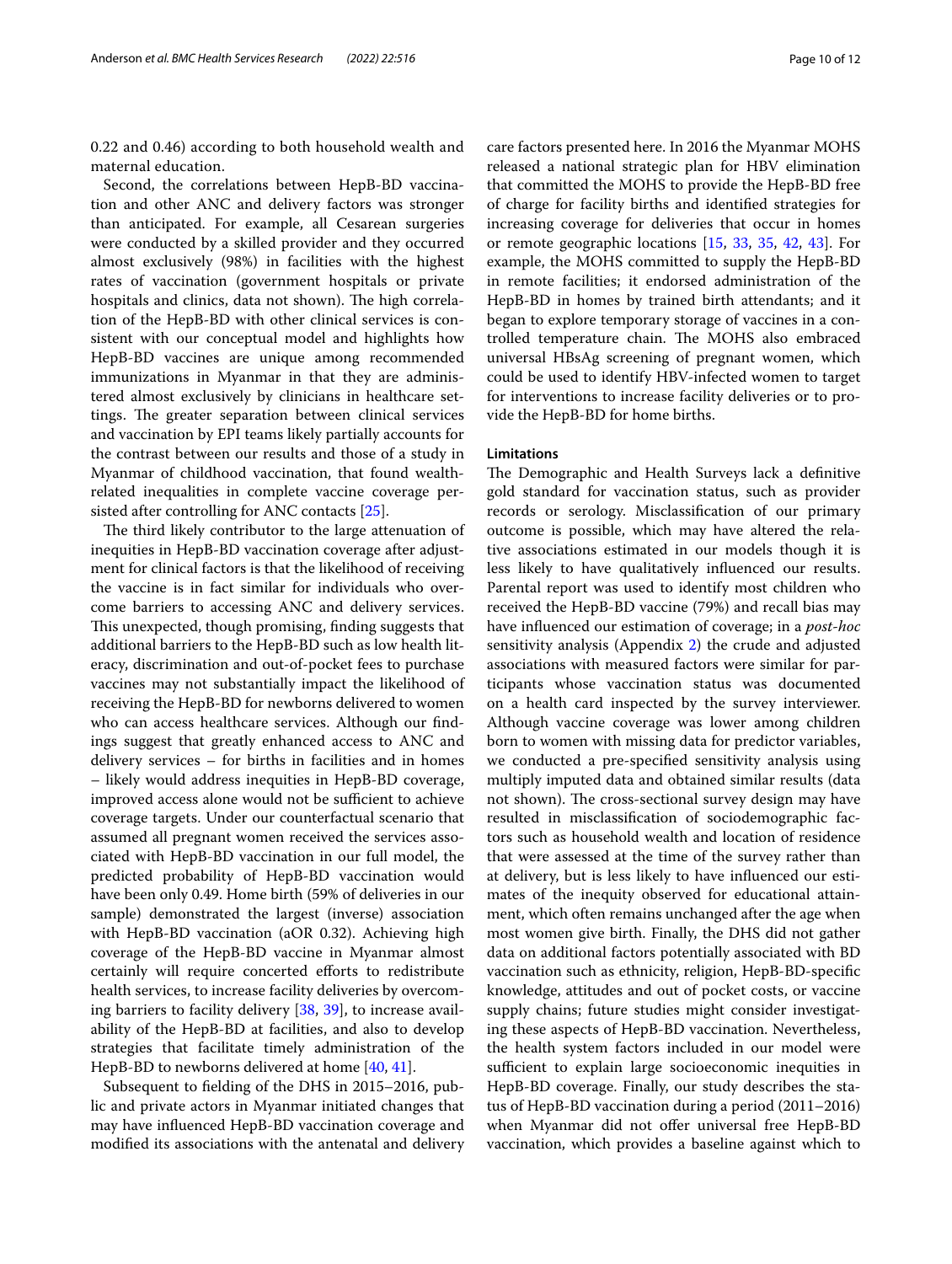assess future progress towards equitable access to HepB-BD vaccination. Our results may not refect the subsequent period of public fnancing for HepB-BD, and we do not capture the adverse impacts of the severe decline in health services access resulting from the military coup in February 2021 [[44\]](#page-11-25).

## **Conclusion**

Overall HepB-BD coverage was suboptimal in Myanmar. Large socioeconomic inequities in HepB-BD vaccination rates were observed, and these inequities were entirely explained by the inequitable distributions of ANC and delivery care factors. Achieving Myanmar's goal of 80% HepB-BD vaccine coverage by 2030 will likely require targeted eforts to increase the availability of the HepB-BD for facility-based births, and to ensure the HepB-BD reaches children born at home.

#### **Abbreviations**

BD: Birth dose; EPI: Expanded Program on Immunization; UHC: Universal health coverage; MOHS: Ministry of health & sports; VIF: Variance infation factor.

## **Supplementary Information**

The online version contains supplementary material available at [https://doi.](https://doi.org/10.1186/s12913-022-07902-w) [org/10.1186/s12913-022-07902-w.](https://doi.org/10.1186/s12913-022-07902-w)

<span id="page-10-12"></span>**Additional fle 1.**

#### **Acknowledgements**

We are grateful to Dr. Peter Bacchetti, PhD for input on an earlier version of this manuscript; and to Dr. Hnin Nandar Htut, MBBS for critical review of the manuscript and discussion of HBV in Myanmar.

#### **Authors' contributions**

AA conceived the study, acquired the data, reviewed literature, analyzed and interpreted the data, and drafted the manuscript. AR and MK provided feedback on the study design, literature review, data analysis and interpretation of results, and were major contributors to writing the manuscript. KD provided feedback on the study design and data analysis, and reviewed and revised the manuscript. All authors read and approved the fnal manuscript.

#### **Funding**

This study was supported by a University of California, San Francisco School of Medicine Yearlong Research Fellowship that provided an stipend to August Anderson (AA) to complete course work for study concept design and to form data analysis for the project, and in part supported by the National Institutes of Health [K24AA022523] to provide salary support for Dr. Khalili for her mentoring role on the project (MK).

#### **Availability of data and materials**

The data that support the fndings of this study are available from the DHS Program at [https://dhsprogram.com/data/.](https://dhsprogram.com/data/) Restrictions apply to the availability of these data, which were used under license for this study. Code used for this project is publicly available at doi: [https://doi.org/10.17605/OSF.IO/SRQ42.](https://doi.org/10.17605/OSF.IO/SRQ42)

#### **Declarations**

#### **Ethics approval and consent to participate**

The present study is a secondary analysis of publicly available data. This analysis was considered exempt by the UCSF Institutional Review Board. The

survey protocol was reviewed and approved by the Ethics Review Committee on Medical Research including Human Subjects in the Department of Medical Research of the Myanmar Ministry of Health and Sports.

## **Consent for publication**

Not applicable.

#### **Competing interests**

MK has received grant funding (to her institution) from Gilead Sciences Inc. and Intercept Pharmaceuticals and has served on the scientifc advisory boards of Gilead Sciences Inc. AR, AA and KD do not have any disclosures to report.

#### **Author details**

<sup>1</sup> School of Medicine, University of California, San Francisco, 505 Parnassus Avenue, San Francisco, CA 94143, USA. <sup>2</sup> Department of Global Health, Milken Institute School of Public Health, The George Washington University, 950 New Hampshire Ave, Washington, DC, NW 20052, USA.<sup>3</sup> Department of Psychiatry and Behavioral Sciences, University of California, San Francisco, 401 Parnassus Ave, San Francisco, CA 94143, USA. <sup>4</sup> Department of Medicine, University of California, San Francisco, Zuckerberg San Francisco General Hospital, 1001 Potrero Ave, Building 5, Suite 3D4, San Francisco, CA 94110, USA.

### Received: 3 August 2021 Accepted: 4 April 2022 Published online: 19 April 2022

#### **References**

- <span id="page-10-0"></span>1. World Health Organization. Global Hepatitis Report 2017. Geneva: World Health Organization; 2017.
- <span id="page-10-1"></span>2. McMahon BJ. The natural history of chronic hepatitis B virus infection. Hepatology. 2009;49(5 Suppl):S45-55.<https://doi.org/10.1002/hep.22898>.
- <span id="page-10-2"></span>3. World Health Organization. Global and regional immunization profle. WHO Vaccine-preventable diseases Monitoring system: 2020 global summary. 2020. [https://www.who.int/immunization/monitoring\\_surveillan](https://www.who.int/immunization/monitoring_surveillance/data/gs_gloprofile.pdf) [ce/data/gs\\_gloprofle.pdf.](https://www.who.int/immunization/monitoring_surveillance/data/gs_gloprofile.pdf) Accessed 30 May 2021.
- <span id="page-10-3"></span>4. Brown RS, McMahon BJ, Lok ASF, et al. Antiviral therapy in chronic hepatitis B viral infection during pregnancy: A systematic review and meta-analysis: Viral Hepatitis. Hepatology. 2016;63(1):319–33. [https://doi.](https://doi.org/10.1002/hep.28302) [org/10.1002/hep.28302.](https://doi.org/10.1002/hep.28302)
- <span id="page-10-4"></span>5. Chen Z-X, Zhuang X, Zhu X-H, et al. Comparative Efectiveness of Prophylactic Strategies for Perinatal Transmission of Hepatitis B Virus: A Network Meta-analysis of Randomized Controlled Trials. Open Forum Infect Dis. 2017;4(4):ofx225. [https://doi.org/10.1093/ofd/ofx225.](https://doi.org/10.1093/ofid/ofx225)
- <span id="page-10-5"></span>6. Chen H-L, Lin L-H, Hu F-C, et al. Efects of maternal screening and universal immunization to prevent mother-to-infant transmission of HBV. Gastroenterology. 2012;142(4):773-781.e2. [https://doi.org/10.1053/j.](https://doi.org/10.1053/j.gastro.2011.12.035) [gastro.2011.12.035](https://doi.org/10.1053/j.gastro.2011.12.035).
- <span id="page-10-6"></span>7. Goldstein ST, Zhou F, Hadler SC, Bell BP, Mast EE, Margolis HS. A mathematical model to estimate global hepatitis B disease burden and vaccination impact. Int J Epidemiol. 2005;34(6):1329–39. [https://doi.org/10.](https://doi.org/10.1093/ije/dyi206) [1093/ije/dyi206](https://doi.org/10.1093/ije/dyi206).
- <span id="page-10-7"></span>8. Childs L, Roesel S, Tohme RA. Status and progress of hepatitis B control through vaccination in the South-East Asia Region, 1992–2015. Vaccine. 2018;36(1):6–14. [https://doi.org/10.1016/j.vaccine.2017.11.027.](https://doi.org/10.1016/j.vaccine.2017.11.027)
- <span id="page-10-8"></span>9. United Nations Development Programme. Human Development Report 2019. New York: United Nations Development Programme; 2019.
- <span id="page-10-9"></span>10. Ministry of Health and Sports. National Health Plan 2017–2021: Second Year's Annual Operational Plan (2018–2019). Myanmar Ministry of Health and Sports. 2018. [https://www.mohs.gov.mm/Main/content/publication/](https://www.mohs.gov.mm/Main/content/publication/nhp-2017-2021-2nd-year-s-annual-operational-plan-2018-2019) [nhp-2017-2021-2nd-year-s-annual-operational-plan-2018-2019.](https://www.mohs.gov.mm/Main/content/publication/nhp-2017-2021-2nd-year-s-annual-operational-plan-2018-2019) Accessed 10 April 2022.
- <span id="page-10-10"></span>11. World Health Organization. Myanmar country profle. WHO Vaccinepreventable diseases Monitoring system: 2020 global summary. 2020. [https://apps.who.int/immunization\\_monitoring/globalsummary/count](https://apps.who.int/immunization_monitoring/globalsummary/countries) [ries.](https://apps.who.int/immunization_monitoring/globalsummary/countries) Accessed 30 May 2021.
- <span id="page-10-11"></span>12. Ministry of Health and Sports and ICF. Myanmar Demographic and Health Survey 2015–16. Nay Pyi Taw, Myanmar, and Rockville, Maryland: Ministry of Health and Sports and ICF; 2017.